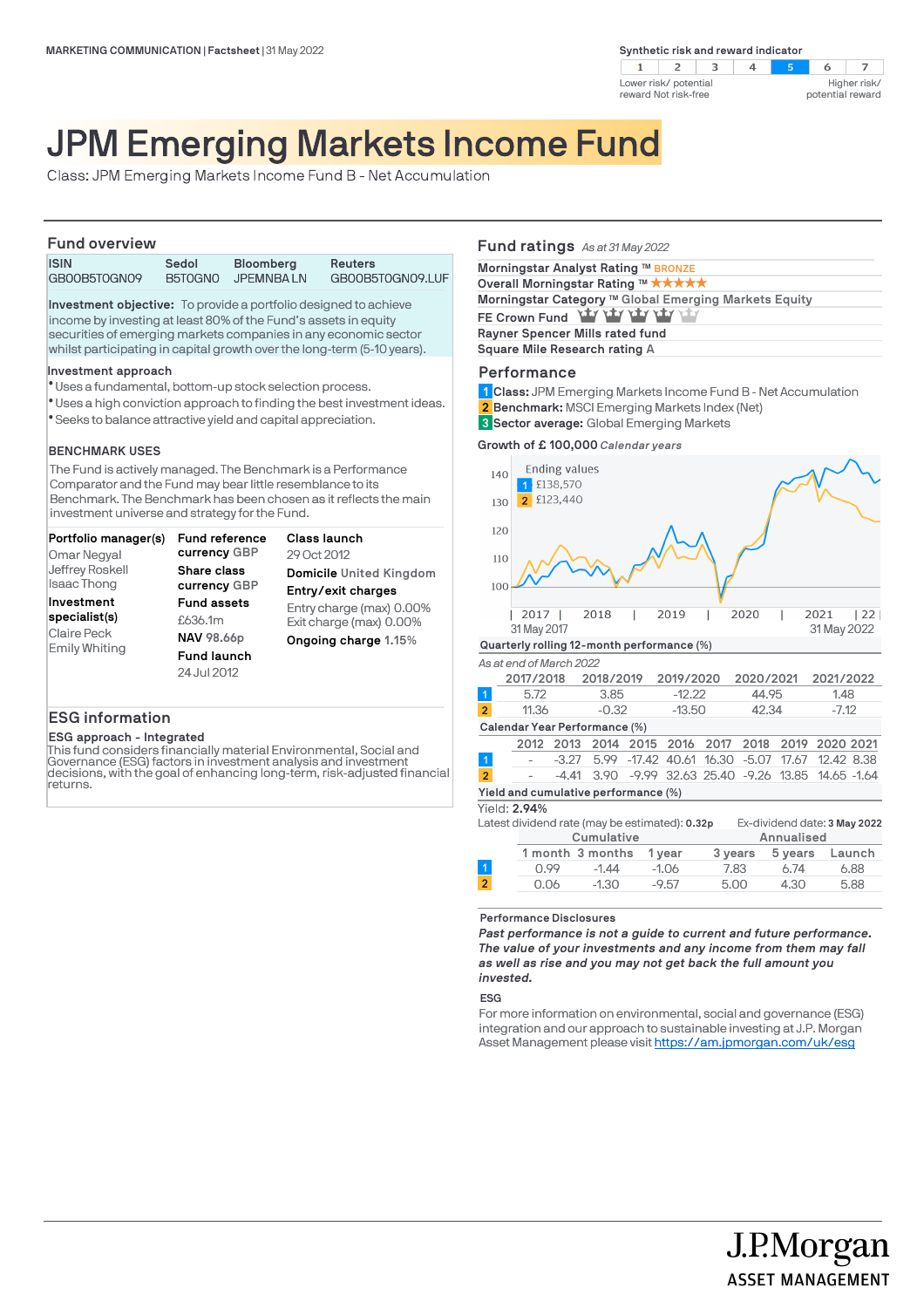# **Portfolio analysis**

| <b>Measurement</b>        | 3 years | 5 years |  |
|---------------------------|---------|---------|--|
| Correlation               | 0.94    | 0.92    |  |
| Alpha (%)                 | 2.70    | 2.34    |  |
| Beta                      | 0.97    | 0.91    |  |
| Annualised volatility (%) | 14.28   | 12.67   |  |
| Sharpe ratio              | 0.48    | 0.59    |  |
| Tracking error (%)        | 4.97    | 5.05    |  |
| Information ratio         | 0.55    | 0.43    |  |

# **Holdings**

| Top 10                      | Sector                    | % of assets |
|-----------------------------|---------------------------|-------------|
| <b>Taiwan Semiconductor</b> | Information<br>Technology | 7.8         |
| <b>Samsung Electronics</b>  | Information<br>Technology | 6.5         |
| Infosys                     | Information<br>Technology | 3.9         |
| China Construction Bank     | Financials                | 3.7         |
| Wal-Mart                    | <b>Consumer Staples</b>   | 3.4         |
| Grupo Financiero Banorte    | Financials                | 3.0         |
| Bank Rakyat Indonesia       | Financials                | 2.9         |
| NetEase                     | Communication<br>Services | 2.9         |
| Haier Smart Home            | Consumer<br>Discretionary | 2.7         |
| China Merchants Bank        | Financials                | 2.6         |

| Regions (%)   |      | Compared to benchmark |
|---------------|------|-----------------------|
| China         | 30.4 | $+1.7$                |
| Taiwan        | 21.3 | $+5.7$                |
| Mexico        | 8.9  | $+6.7$                |
| Korea         | 7.3  | $-5.4$                |
| Hong Kong     | 7.1  | $+5.1$                |
| India         | 6.8  | $-6.0$                |
| Indonesia     | 5.1  | $+3.2$                |
| South Africa  | 4.4  | $+0.7$                |
| <b>Brazil</b> | 3.5  | $-2.1$                |
| Poland        | 1.2  | $+0.5$                |
| Others        | 2.0  | $-12.1$               |
| Cash          | 2.0  | $+2.0$                |

| Sectors (%)                   |      | Compared to benchmark |
|-------------------------------|------|-----------------------|
| Information Technology        | 30.5 | $+9.3$                |
| Financials                    | 29.5 | $+7.7$                |
| <b>Consumer Staples</b>       | 11.6 | $+5.6$                |
| <b>Consumer Discretionary</b> | 11.3 | $-1.5$                |
| <b>Communication Services</b> | 7.5  | $-2.7$                |
| Industrials                   | 2.9  | $-2.6$                |
| Energy                        | 2.0  | $-3.0$                |
| <b>Real Estate</b>            | 1.4  | $-0.7$                |
| <b>Utilities</b>              | 0.7  | $-2.0$                |
| <b>Materials</b>              | 0.6  | $-8.5$                |
| <b>Health Care</b>            | 0.0  | $-3.6$                |
| Cash                          | 2.0  | $+2.0$                |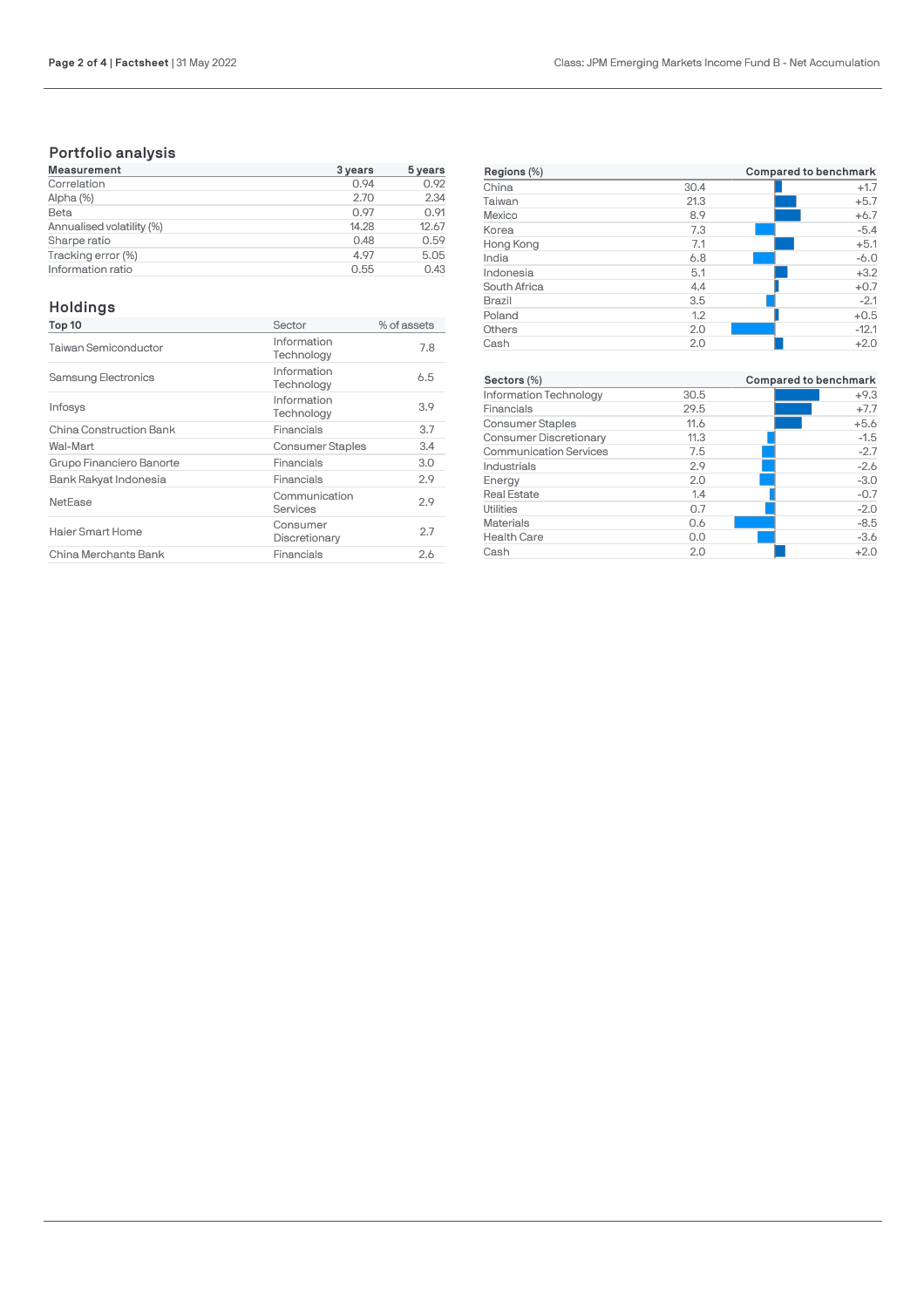# **Key risks**

The Fund is subject to **Investment risks** and **Other associated risks** from the techniques and securities it uses to seek to achieve its objective. The table on the right explains how these risks relate to each other and the **Outcomes to the Shareholder** that could affect an investment in the Fund.

Investors should also read [Risk Descriptions](https://am.jpmorgan.com/gb/en/asset-management/adv/products/fund-explorer/oeics) in the Prospectus for a full description of each risk.

**Investment risks** *Risks from the Fund´s techniques and securities.*

| <b>Techniques</b><br>Hedging | <b>Securities</b><br>China<br>Debt securities<br>- Investment grade<br>debt<br>- Below investment<br>grade debt<br>- Unrated debt | <b>Emerging markets</b><br>Equities<br>Participation notes<br>Smaller companies<br><b>UCITS, UCIs and ETFs</b> |
|------------------------------|-----------------------------------------------------------------------------------------------------------------------------------|----------------------------------------------------------------------------------------------------------------|
|                              |                                                                                                                                   |                                                                                                                |

**Other associated risks** *Further risks the Fund is exposed to from its use of the techniques and securities above.*

| Currency | Liauidity | Market                                                          |
|----------|-----------|-----------------------------------------------------------------|
|          |           | Outcomes to the Shareholder Potential impact of the risks above |

#### **Loss Shareholders** could lose some or all of their money. **Volatility** Shares of the Fund will fluctuate in value. **Failure to meet the Fund´s objective.**

# **General Disclosures**

**Before investing, obtain and review the current Prospectus, Key Investor Information Document (KIID) and the Key Features Document/Terms & Conditions for this fund which are available in English from JPMorgan Asset Management (UK) Limited or at [https://am.jpmorgan.com](https://am.jpmorgan.com/).** 

This material should not be considered as advice or an investment recommendation. Fund holdings and performance are likely to have changed since the report date. No provider of information presented here, including index and ratings information, is liable for damages or losses of any type arising from use of their information. No warranty of accuracy is given and no liability in respect of any error or omission is accepted.

To the extent permitted by applicable law, we may record telephone calls and monitor electronic communications to comply with our legal and regulatory obligations and internal policies. Personal data will be collected, stored and processed by J.P. Morgan Asset Management in accordance with our EMEA Privacy Policy [www.jpmorgan.com/emea-privacy-policy](https://www.jpmorgan.com/emea-privacy-policy)

For additional information on the fund's target market please refer to the Prospectus.

**Synthetic risk and reward indicator** Based on share class volatility for the past 5 years. See Key Investor Information Document (KIID) for details.

# **Performance information**

Source: J.P.Morgan Asset Management. Share class performance shown is based on the quoted price of the share class, assumes any net income was reinvested, and includes ongoing charges but not any entry or exit fees.

Indices do not include fees or operating expenses and you cannot invest in them.

The Yield reflects net distributions declared over the past 12 months as a percentage of the quoted price at the date shown. It does not include the Entry charge and investors may be subject to tax on their distributions. Where a portion of the fund's expenses are charged to capital this has the effect of increasing the distribution for the year and constraining the fund's capital performance to an equivalent extent.

# **Information Sources**

Fund information, including performance calculations and other

data, is provided by J.P. Morgan Asset Management (the marketing name for the asset management businesses of JPMorgan Chase & Co and its affiliates worldwide).

**All data is as at the document date unless indicated otherwise.** © 2022 Morningstar. All Rights Reserved. The information contained herein: (1) is proprietary to Morningstar; (2) may not be copied or distributed; and (3) is not warranted to be accurate, complete or timely. Neither Morningstar nor its content providers are responsible for any damages or losses arising from any use of this information.

[Benchmark Source: MSCI. Ne](https://am.jpmorgan.com/)ither MSCI nor any other party involved in or related to compiling, computing or creating the MSCI data makes any express or implied warranties or representations with respect to such data (or the results to be obtained by the use thereof), and all such parties hereby expressly disclaim all warranties of originality, accuracy, completeness, merchantability or fitness for a particular purpose with respect to any of such data. Without limiting any of the foregoing, in no event shall MSCI, any of its affiliates or any third party involved, in or related to compiling, computing, or creating the data have any liability for any direct, indirect, special, punitive, consequential or any other damages (including lost profits) even if notified of the possibility of such damages. No further distribution or [dissemination of the MSCI data is permitt](https://www.jpmorgan.com/emea-privacy-policy)ed without MSCI's express written consent.

### **Issuer**

JPMorgan Asset Management (UK) Limited Registered address: 25 Bank Street, Canary Wharf, London E14 5JP, United Kingdom. Authorised and regulated by the Financial Conduct Authority. Registered in England No. 01161446.

# **Definitions**

**NAV** Net Asset Value of a fund's assets less its liabilities per Share. **Quoted Price** The single price at which all client orders are executed.

**Morningstar Analyst Rating ™** Morningstar's forward looking fund rating.

**Overall Morningstar Rating ™** assessment of a fund's past performance, based on both return and risk and shows how similar investments compare with their competitors. Investment decisions should not be based on a high rating alone.

**FE Crown rating** are quantitative ratings ranging from one to five designed to help investors identify funds which have displayed superior performance in terms of stockpicking, consistency and risk control.

FE Crown Fund Ratings are however purely quantitative and backward looking, and, as such, cannot offer any certainty about the future.

FE Trustnet crown rating as at 31 May 2022.

**Rayner Spencer Mills rated fund** rating as at 31 May 2022.

Uses both a qualitative and quantitative assessment of the funds. The fund is simply rated or not. **Square Mile Research rating** as at 31 May 2022.

A Square Mile Fund Rating denotes a fund that is truly "best in class". Put simply, a Square Mile Fund Rating is only given to a fund that we are prepared to recommend to our clients. Fund managers do not pay for our ratings; they cannot be purchased and are only achieved by the "best-in-class" funds.

The funds we recommend are each assigned a rating – A, AA, AAA or R – reflecting Square Mile's conviction in each fund's ability to deliver on expectations. These simple ratings are the result of exhaustive and detailed qualitative research, backed up by quantitative analysis. "AAA" represents the very highest level of conviction in a fund and its manager, and is a practical demonstration of our belief in the longterm consistent delivery of the fund's objectives.

Our team of investment research analysts also works to identify newer or untested funds or managers that have real potential to deliver their stated objectives. In these circumstances, we are not in a position to award a full fund rating, and therefore these funds are assigned a "Positive Prospects" rating. Over time, if these managers deliver to our expectations and achieve their expected outcome, we